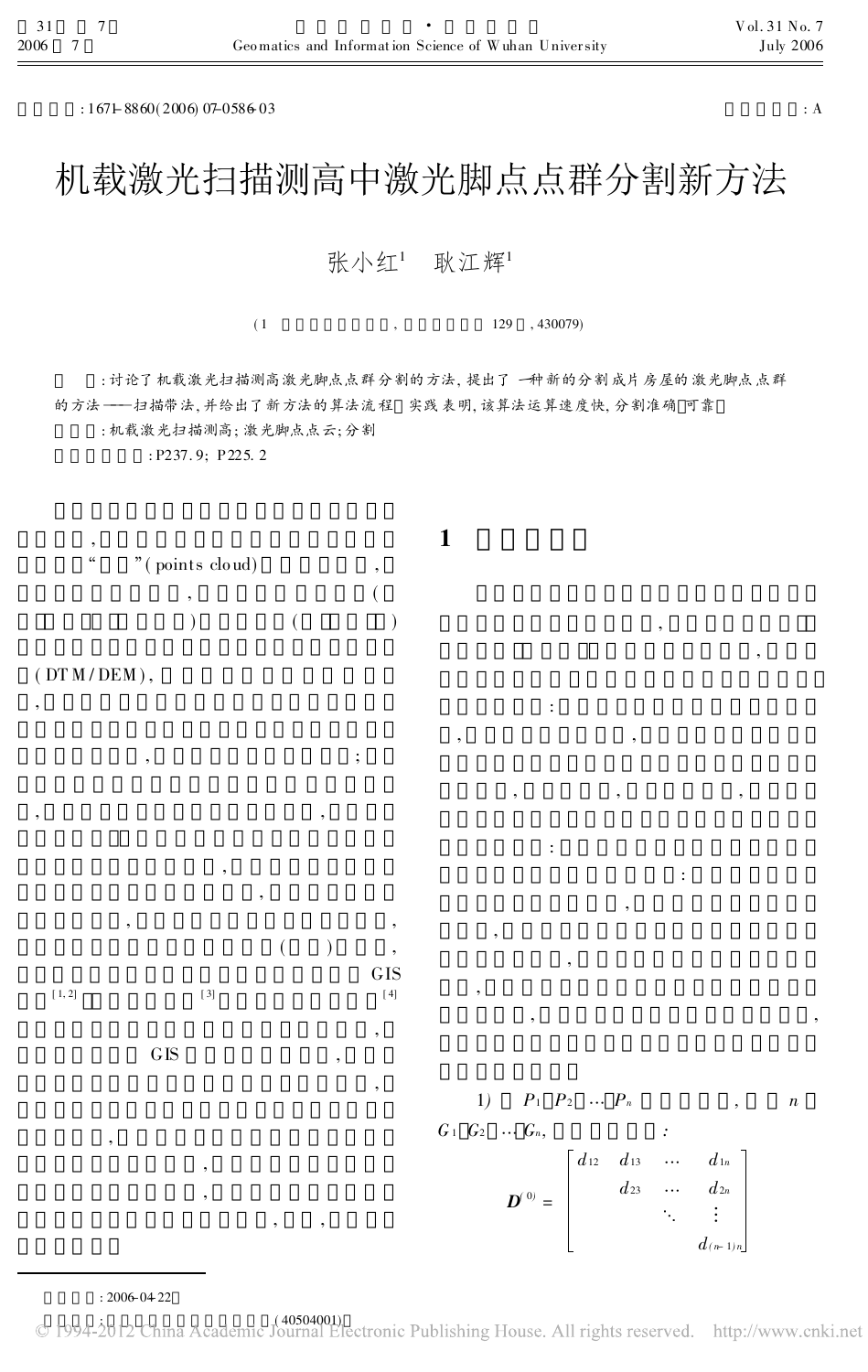,



1

Fig. 1 Laser Point Clo uds Patch of Buildings Pr ojected on Ho rizo ntal Plan

© 1994-2012 China Academic Journal Electronic Publishing House. All rights reserved. http://www.cnki.net

,